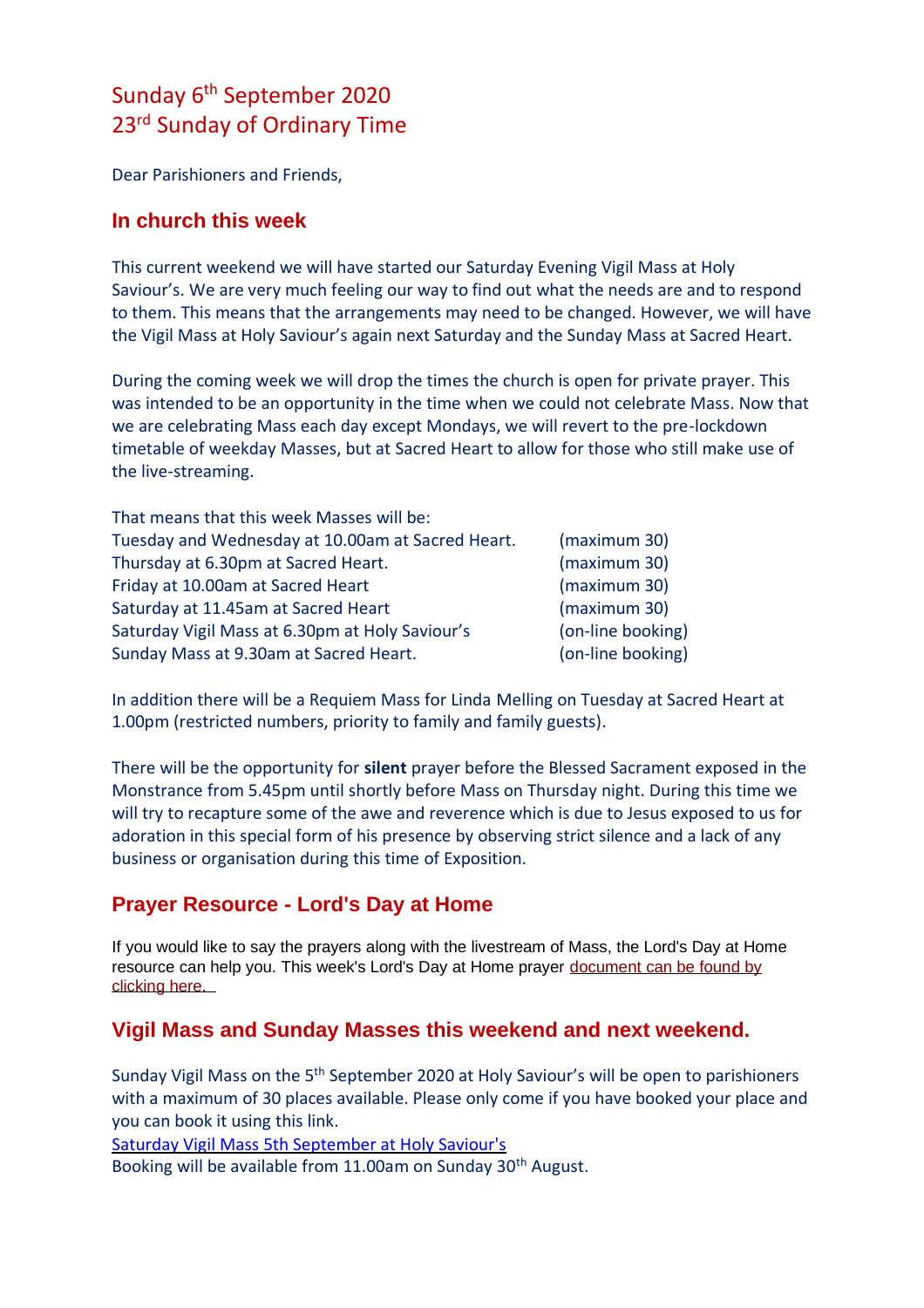Sunday Mass on the 6<sup>th</sup> September 2020 will be open to parishioners with a maximum of 30 places available. Please only come if you have booked your place and you can book it using this link.

Sunday [Mass 6th September at Sacred Heart](https://www.eventbrite.co.uk/e/sunday-mass-tickets-117808924665)

Booking will be available from 11.00am on Sunday 30<sup>th</sup> August.

Sunday Vigil Mass on the 12<sup>th</sup> September 2020 at Holy Saviour's will be open to parishioners with a maximum of 36 places available. Please only come if you have booked your place and you can book it using this link.

[Saturday Vigil Mass 6.30pm at Holy Saviour's 12th September](https://www.eventbrite.co.uk/e/630pm-saturday-evening-vigil-mass-at-holy-saviours-tickets-119668159687)

Booking will be available from 11.00am on Sunday 6<sup>th</sup> September.

Sunday Mass on the 13<sup>th</sup> September 2020 will be open to parishioners with a maximum of 40 places available. Please only come if you have booked your place and you can book it using this link.

[Sunday Mass 9.30am at Sacred Heart 13th September](https://www.eventbrite.co.uk/e/930am-sunday-mass-at-sacred-heart-tickets-119669333197)

Booking will be available from 11.00am on Sunday 6<sup>th</sup> September.

If you are not able to book on-line, then, if possible, please ask someone to do it for you, entering your name on the booking.

If you cannot ask anyone else, then by all means phone the parish office and leave a message requesting the number of places you wish to reserve.

Please make sure you speak clearly and leave your contact number. **Please repeat your name and contact number** in case the line is not clear and it's difficult to hear and make sure you **state clearly which church and Mass you wish to book your place for**. Someone will then register your request on-line for you and let you know if there is a place or places available for you. **Please do not turn up unless someone has called you back to confirm your reservation!**

When you book on-line you will receive an email confirming your reservation and inviting you to print your ticket. You do not need the ticket.

#### Donations, Collections and Gifts.

Many thanks to those of you who have given money to the parish by bank transfer or by standing order. These gifts have been very important to the parish during this time of decimated income, with little or no reduction in bills and maintenance!

Unfortunately some of you have had trouble with bank transfer with it either not happening, or with the name of the account being rejected. The same seems to have happened with a couple of standing orders which have not come through. It seems that the bank has two names for our parish account: the one on the cheque book and a slightly different one on the bank statement. I gave you the name on the cheque book and it seems that this is sometimes being rejected. I've tried the one on the bank statement and this seems to work ok. Therefore please note that to transfer money to the parish account you will need this information:

Name of the account: TSDT The Sacred Heart Parish, Colne.

Sort Code: 20-55-34 Account Number: 50869627